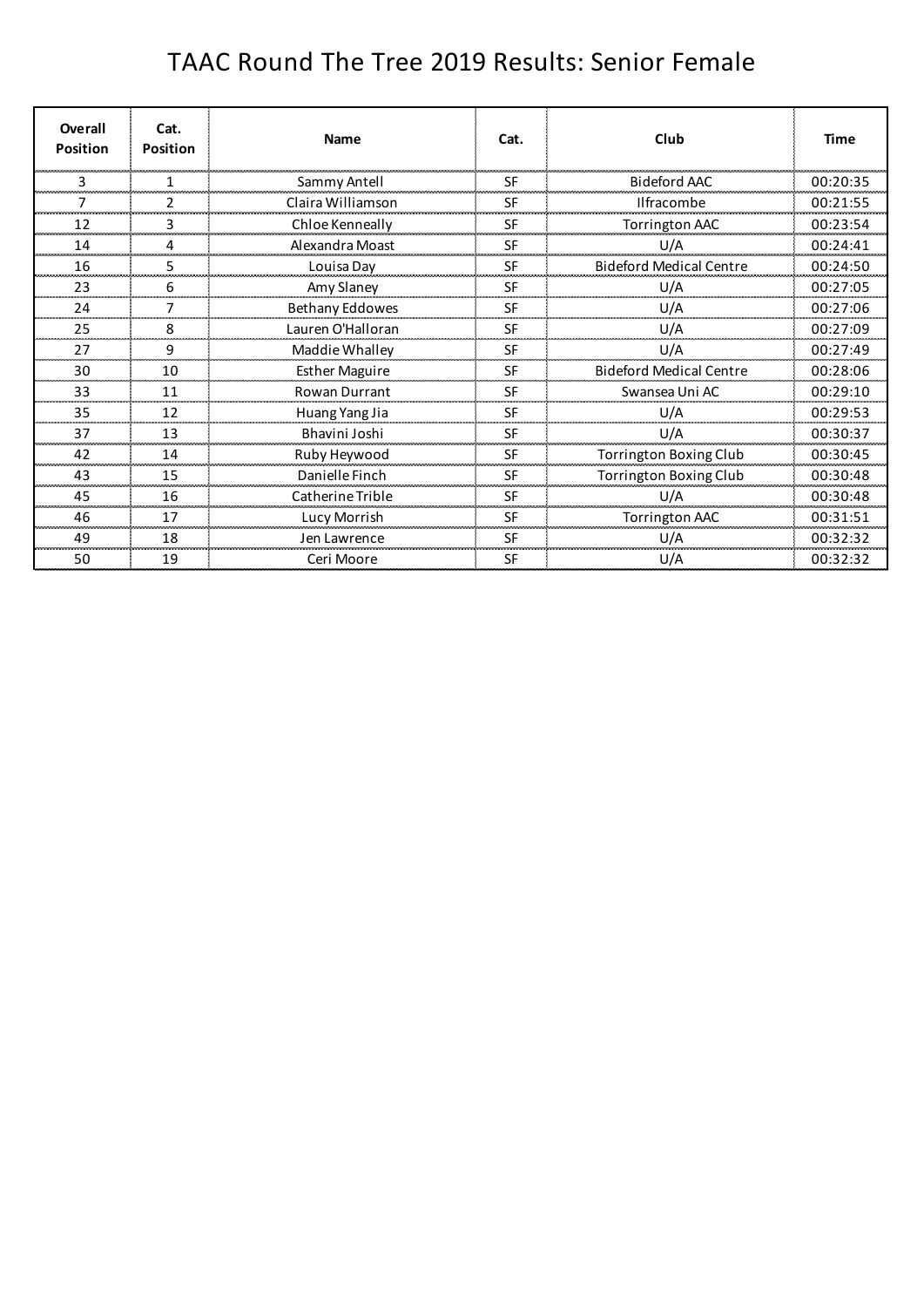## TAAC Round The Tree 2019 Results: Vet Female

| Overall<br><b>Position</b> | Cat.<br><b>Position</b> | <b>Name</b>       | Cat. | Club                          | Time     |
|----------------------------|-------------------------|-------------------|------|-------------------------------|----------|
|                            |                         | Leigh James       | VF   | <b>Bridgend</b>               | 00:19:49 |
|                            |                         | Lynsey Ayres      | VF   | U/A                           | 00:20:02 |
|                            |                         | Laura Hobbs       | VF   | Torrington AAC                | 00:22:45 |
| 10                         |                         | Caroline Williams | VF   | <b>Torrington AAC</b>         | 00:23:41 |
| 11                         | כ                       | Helen Amey        | VF   | U/A                           | 00:23:44 |
| 15                         | 6                       | Amanda Reeves     | VF   | <b>Bideford AAC</b>           | 00:24:44 |
| 26                         |                         | Laura Conway      | VF   | <b>Run Free</b>               | 00:27:17 |
| 39                         | 8                       | Kym Spear         | VF   | Torrington Boxing Club        | 00:30:45 |
| 40                         | 9                       | Emma Lambert      | VF   | <b>Torrington Boxing Club</b> | 00:30:45 |
| 41                         | 10                      | Rachel Cooke      | VF   | <b>Torrington Boxing Club</b> | 00:30:45 |
| 48                         | 11                      | Alison Lee        | VF   | Okehampton Running Club       | 00:32:25 |
| 51                         | 12                      | Rachel Tucker     | VF   | U/A                           | 00:33:27 |
| 52                         | 13                      | Emma Lefoit       | VF   | U/A                           | 00:33:27 |
| 54                         | 14                      | Charlene Hoare    | VF   | Torrington Rugby Club         | 00:33:33 |
| 56                         | 15                      | Nicola Blight     | VF   | U/A                           | 00:34:35 |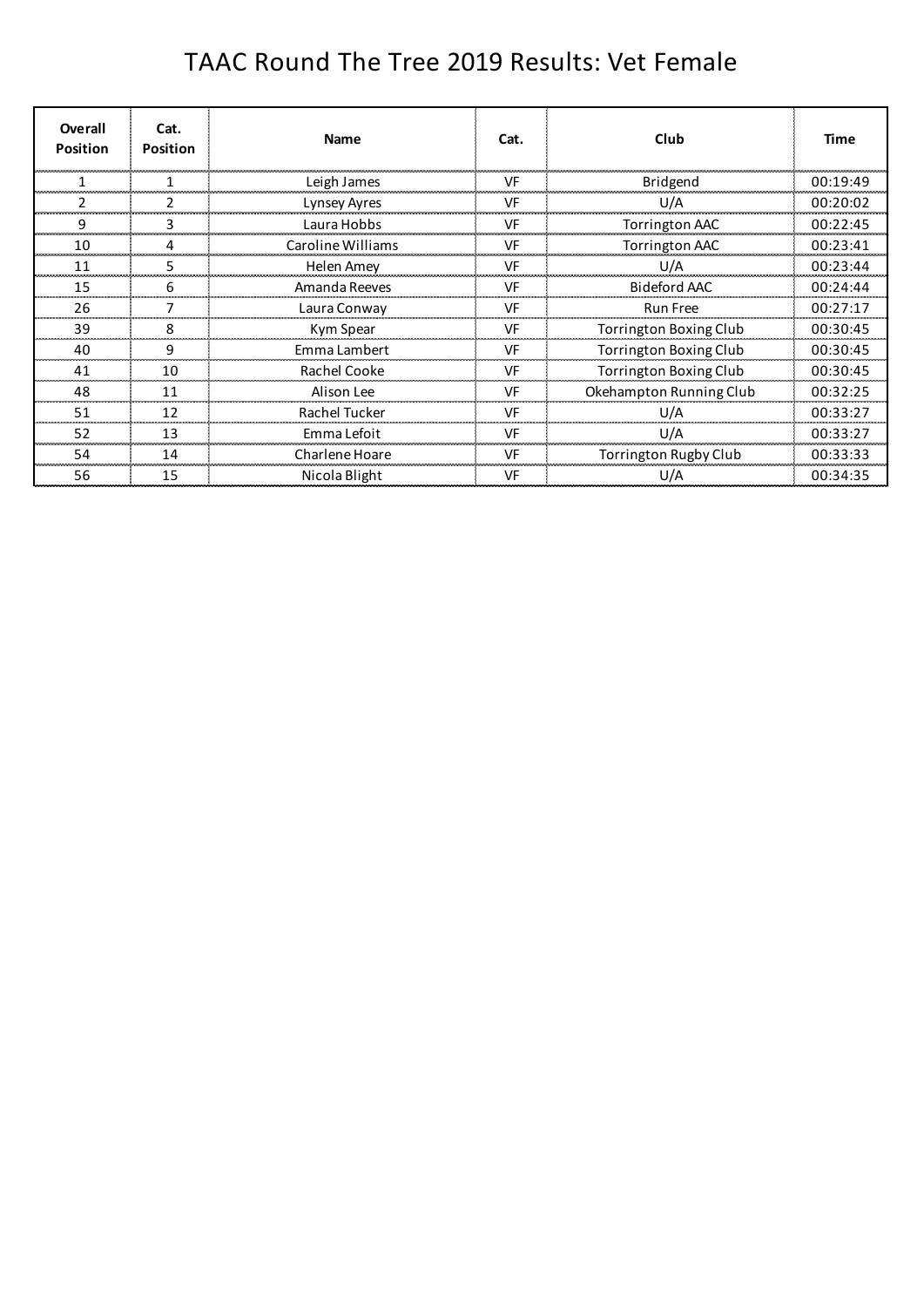## TAAC Round The Tree 2019 Results: Vet Female 45+

| Overall<br><b>Position</b> | Cat.<br>Position | <b>Name</b>          | Cat.        | Club                           | <b>Time</b> |
|----------------------------|------------------|----------------------|-------------|--------------------------------|-------------|
|                            |                  | Natasha Cornish      | <b>VF45</b> | Just Jog                       | 00:21:31    |
| 6                          | 2                | Steph Olliffe        | <b>VF45</b> | <b>Torrington AAC</b>          | 00:21:49    |
| 8                          | 3                | Beth Temple-Thurston | <b>VF45</b> | Bideford AAC                   | 00:22:13    |
| 13                         |                  | <b>Ruth Tapsell</b>  | <b>VF45</b> | Just Jog                       | 00:24:16    |
| 17                         | 5<br>an an a     | Jo Hedderly          | <b>VF45</b> | <b>Bideford Medical Centre</b> | 00:24:50    |
| 18                         | 6                | Sarah Tate           | <b>VF45</b> | <b>Bideford AAC</b>            | 00:24:50    |
| 19                         | 7                | Elaine Rowtcliff     | <b>VF45</b> | <b>Torrington AAC</b>          | 00:25:47    |
| 20                         | 8                | Emma Ruck            | <b>VF45</b> | U/A                            | 00:26:22    |
| 21                         | 9                | Andrea Magarotto     | <b>VF45</b> | <b>Torrington Boxing Club</b>  | 00:26:43    |
| 28                         | 10               | Claire Meech         | <b>VF45</b> | U/A                            | 00:28:00    |
| 29                         | 11               | <b>Beth Coles</b>    | <b>VF45</b> | U/A                            | 00:28:00    |
| 31                         | 12               | Donna Marriott       | <b>VF45</b> | <b>NDT</b>                     | 00:28:11    |
| 36                         | 13               | Wilma Russell        | <b>VF45</b> | U/A                            | 00:30:18    |
| 38                         | 14               | Andrea Edge          | <b>VF45</b> | U/A                            | 00:30:40    |
| 44                         | 15               | Sue Trible           | <b>VF45</b> | U/A                            | 00:30:48    |
| 47<br>ومحمده               | 16               | Lou Banfield         | <b>VF45</b> | U/A                            | 00:32:01    |
| 53                         | 17               | Gina Nudds           | <b>VF45</b> | U/A                            | 00:33:33    |
| 55                         | 18               | Wendy Shambrook      | <b>VF45</b> | U/A                            | 00:34:35    |